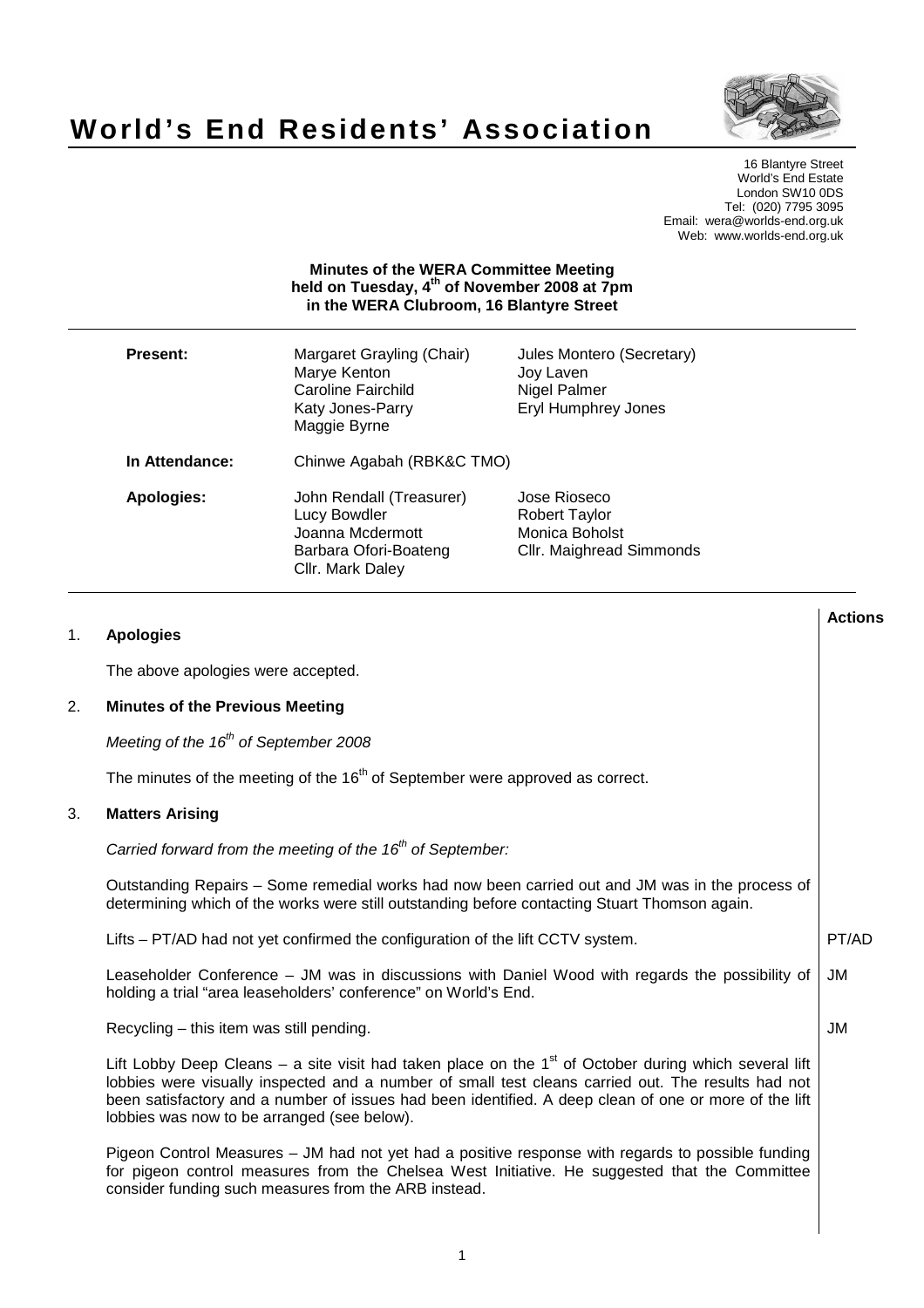|    | From this meeting:                                                                                                                                                                                                                                                                                                                                                                                                                                                                                                   |              |
|----|----------------------------------------------------------------------------------------------------------------------------------------------------------------------------------------------------------------------------------------------------------------------------------------------------------------------------------------------------------------------------------------------------------------------------------------------------------------------------------------------------------------------|--------------|
|    | Item 3 – Flashpoint – A meeting had taken place on the evening of the $22^{nd}$ of September.                                                                                                                                                                                                                                                                                                                                                                                                                        |              |
|    | Item 4 – Estate Security – Peter Tozer had not yet provided an update on the works described at the<br>meeting or sent across a draft of the revised security proposals.                                                                                                                                                                                                                                                                                                                                             | <b>PT</b>    |
|    | Item 5 – Lift Lobby Deep Cleans – A date for the second lift lobby deep clean had yet to be arranged.                                                                                                                                                                                                                                                                                                                                                                                                                | CA/JM        |
|    | Item 5 - Pigeon Control Measures - See above.                                                                                                                                                                                                                                                                                                                                                                                                                                                                        |              |
|    | Item 5 - Access to the tunnel - JH had not yet confirmed which contractors had access to the tunnel.                                                                                                                                                                                                                                                                                                                                                                                                                 | <b>JH/CA</b> |
| 4. | <b>Safer Neighbourhoods</b>                                                                                                                                                                                                                                                                                                                                                                                                                                                                                          |              |
|    | This item was deferred in Sgt. Otway's absence.                                                                                                                                                                                                                                                                                                                                                                                                                                                                      |              |
| 5. | <b>Estate Management</b>                                                                                                                                                                                                                                                                                                                                                                                                                                                                                             |              |
|    | <b>Housing Management</b>                                                                                                                                                                                                                                                                                                                                                                                                                                                                                            |              |
|    | Chinwe Agabah told the meeting that she did not have any updates with regards specific issues but<br>would note any issues that members wished to highlight. CA noted that the estate-based team were<br>expected to move into the old Estate Manager's office the following week due to the works to the<br><b>Blantyre Centre.</b>                                                                                                                                                                                 |              |
|    | <b>World's End ARB</b>                                                                                                                                                                                                                                                                                                                                                                                                                                                                                               |              |
|    | JM noted that the next meeting of the World's End ARB was apparently scheduled to take place on<br>the evening of Wednesday, 26 <sup>th</sup> of November. This date was not suitable as the WERA clubroom was<br>no longer available for use on Wednesday evenings (as had been noted at the last ARB meeting).                                                                                                                                                                                                     |              |
|    | EHJ noted that the installation of the seats in the play area next to Blantyre Tower had yet to be<br>carried out and that these works were now extremely overdue having been approved in July.                                                                                                                                                                                                                                                                                                                      |              |
|    | Other Items                                                                                                                                                                                                                                                                                                                                                                                                                                                                                                          |              |
|    | JL noted that the dumped rubbish in the enclosed garden near sheltered had yet to be dealt with - the<br>rubbish was still there.                                                                                                                                                                                                                                                                                                                                                                                    |              |
|    | Several Committee members noted that one particular resident in living in the sheltered housing<br>scheme might require assistance from social services as they were very possibly unable to look after<br>themselves properly. The relevant details were provided to CA.                                                                                                                                                                                                                                            |              |
|    | Several Committee members noted the problems with satellite dishes installed in communal areas<br>(walkway roofs, hanging gardens etc). It was generally noted that whilst a large number of residents<br>installed dishes in their balconies that it was extremely inappropriate for the TMO to permit residents<br>to install dishes in communal areas. It was also noted that many of these dishes were clearly no<br>longer operable (they were damaged or missing bits) and should therefore simply be removed. |              |
|    | NP noted that he had been advised that his Artex ceiling contained asbestos and that the builders<br>attending the damage caused by the recent leak into his flat were refusing to handle it. NP was now<br>considering how best to progress the issue. CA suggested taking the issue to (Council/local<br>authority?) arbitration and offered to provide details of the arbitration scheme.                                                                                                                         | CA           |
|    | EHJ noted that the gents toilets in the WERA Clubroom were still in a mess. JM stated that the repair<br>works to the toilet had yet to be completed, but that once the works had been completed the ARB<br>would be looking at funding the redecoration of all three toilets (gents, ladies and disabled).                                                                                                                                                                                                          |              |
| 6. | <b>WERA AGM/ Newsletter</b>                                                                                                                                                                                                                                                                                                                                                                                                                                                                                          |              |
|    | JM told the meeting that the AGM was now due. He was in the process of selecting the most<br>appropriate date for the meeting and, having contacted the TMO's Resident Involvement team to<br>ensure that it did not clash with any TMO meetings or events, had chosen the evening of the 2 <sup>nd</sup> of                                                                                                                                                                                                         |              |

 $\ddot{\phantom{a}}$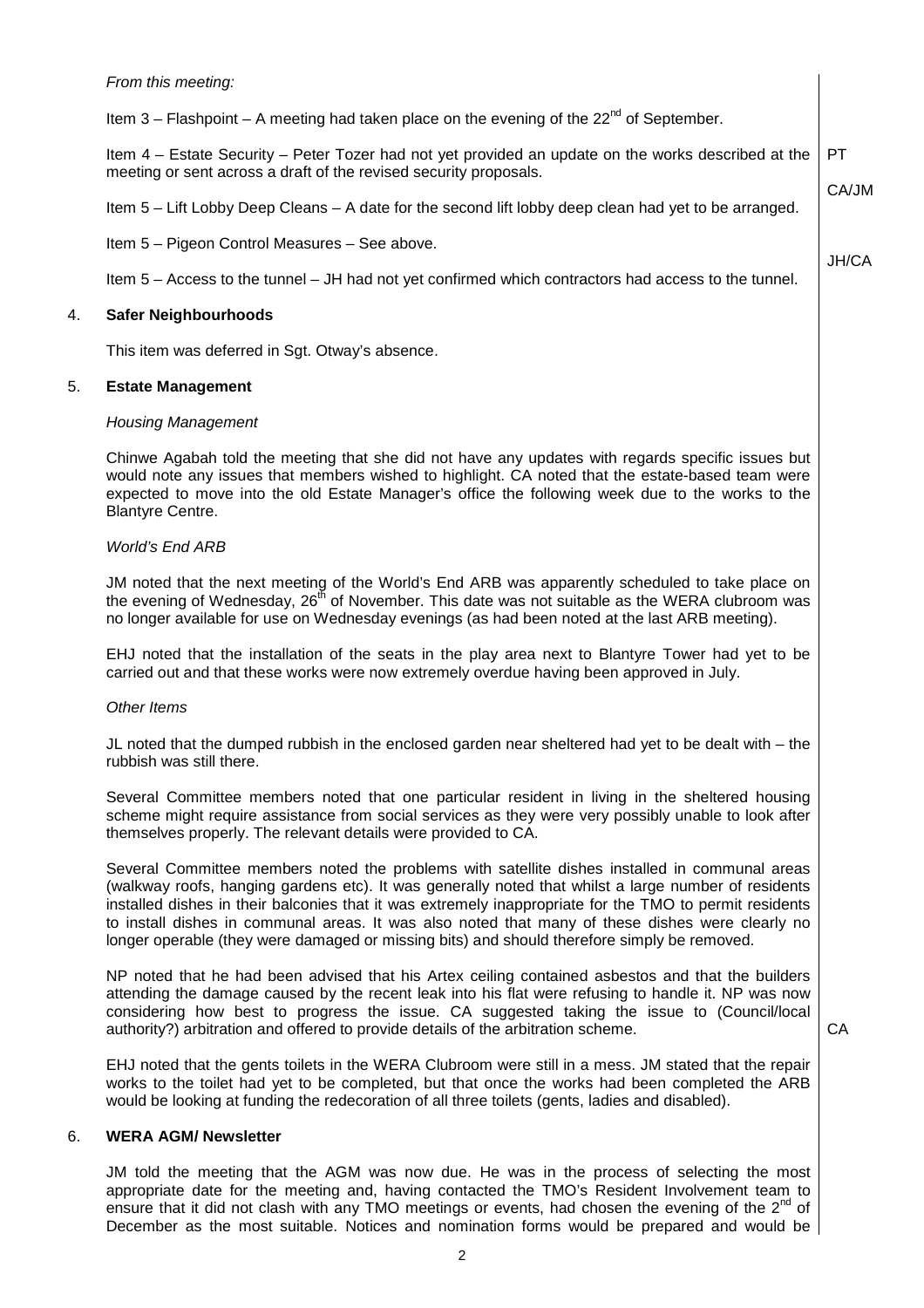delivered to all households prior to the 11<sup>th</sup> of November. Completed nomination forms would have to be returned to the WERA Clubroom by the 25<sup>th</sup> of November. All Committee members were reminded that should they wish to continue to serve on the Committee that they also needed to submit a properly completed nomination form.

JM told the meeting that a WERA newsletter would be prepared and distributed to all households the weekend prior to the AGM  $(29<sup>th</sup>/30<sup>th</sup>$  of November). Committee members were asked to submit any items or articles they wished to have included.

#### 7. **Use of WERA Clubroom**

JM told the meeting that he had received a request from a Narcotics Anonymous group for the use of the WERA Clubroom on Friday evenings. The group were currently using a room in the Chelsea Theatre but now wished to relocate for a variety of reasons. The request was approved. JM would notify the group. JM

#### 8. **Meetings Attended**

JL noted that she and JM had attended a meeting with Helen Evans at Charles House to discuss the proposed TMO Constitutional Changes on the 21<sup>st</sup> of October.

It was noted that a number of Committee members including MG, JM, JL and MK had either met or were due to meet the Council's Independent Adjudicator, Maria Memoli, with regards to long-standing issues with the TMO and its services.

Several Committee members had attended a meeting with regards the issues with the newly refurbished and re-opened Flashpoint Play Centre on the  $22^{nd}$  of September. Actions had been agreed. A subsequent meeting would be arranged to see if the issues noted had now been addressed.

MG and JM had met with Joel and David from the Chelsea Youth Club with regards plans to resurface the pitch in the pen with artificial grass. The Youth Club had secured sponsorship from Chelsea Football Club and Adidas for the new play surface, and it would therefore be "Chelsea blue" in colour and bear the motifs of both the football club and Adidas.

NP told the meeting that a meeting of the Friends of World's End Place had taken place on the evening of the 3<sup>rd</sup> of November. He noted that a demonstration had taken place on the Piazza with regards the closure of the English School in the Chelsea Theatre. NP also noted that the first attempt to hold a Farmers' Market on the Piazza had been rained off, although the group had managed to raise £175. A second attempt was planned for Sunday,  $7<sup>th</sup>$  of December from 11am to 4pm.

JM told the meeting that he intended to stand for election to the TMO Board, either as one of the two leaseholder board members, if the TMO Constitutional changes went through, or as the board member for Chelsea West, if they did not. He had already attended a Board Member Nominees' briefing/meeting at Charles House on the 28<sup>th</sup> of October and would be submitting his nomination prior to the deadline of the  $7<sup>th</sup>$  of November.

### 9. **Upcoming Meetings**

Upcoming meetings are listed on the back of the agenda. Of note were:

- TACT@DOME will begin holding regular "Insight Group" meetings with residents in relation to the Council's Stock Options Review beginning the evening of the 12<sup>th</sup> of November.
- The WERA AGM will be held on the  $2^{nd}$  of November. Committee members were reminded to attend if at all possible and submit completed nomination forms in good time.

#### 10. **Any Other Business**

MB noted that the plant next to the newsagent on the Piazza had been stolen. It was believed the culprits had taken the plant into the estate through Dartrey Tower. She had reported the incident to the estate staff at the time. JM had also reported the incident to the caretakers. No response had been received to date as to whether all or any part of the incident had been caught on CCTV.

A Committee Member told the meeting about a private matter which they were pursuing privately.